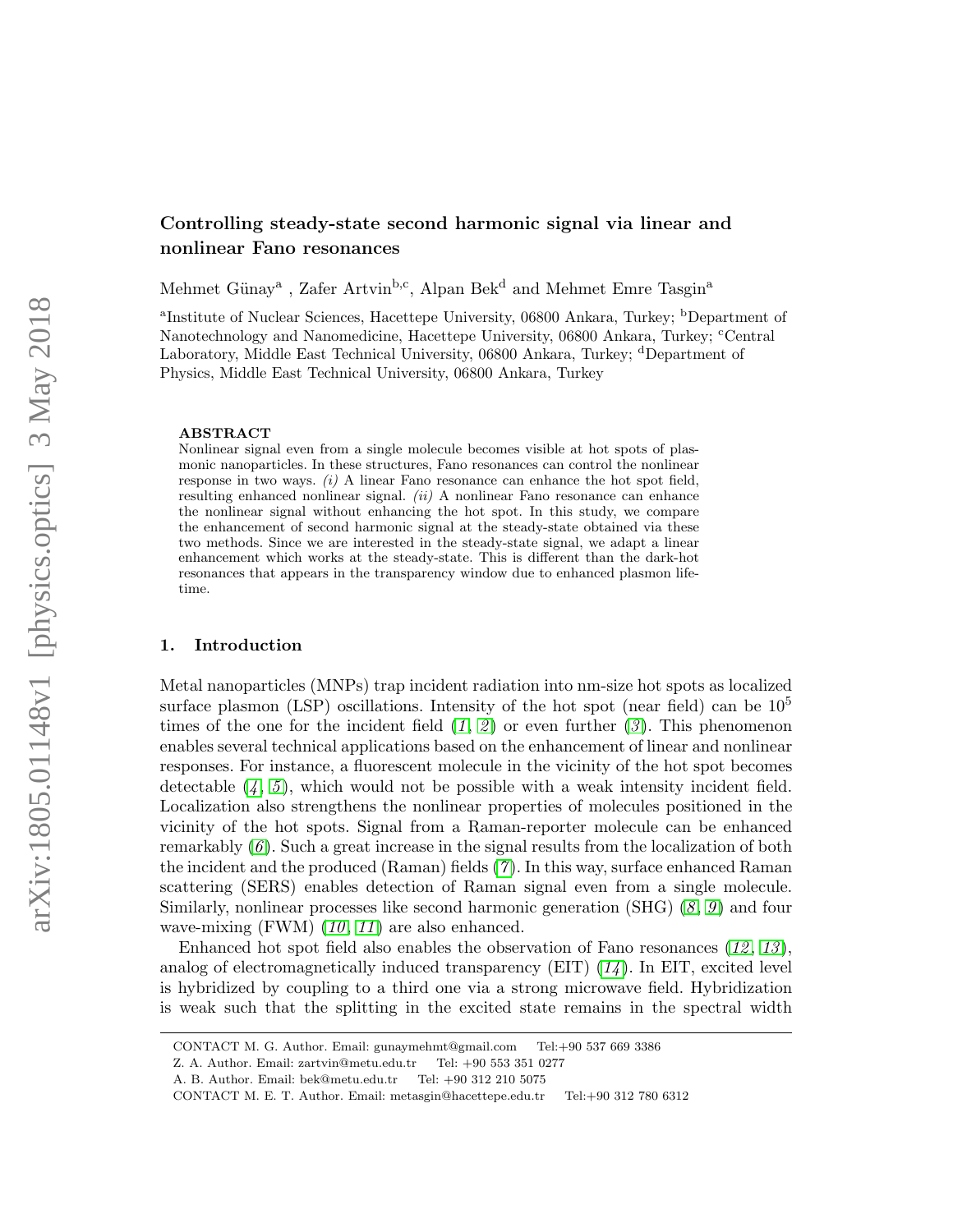of the excited state. The two paths operate out of phase, one emits while the other one absorbs, and a transparency window appears. A transparency window, Fano resonance  $(FR)$ , also appears in the plasmon response, when a quantum emitter  $(QE)$  is placed in the hot spot of MNP  $(1)$  $(1)$  $(1)$ . In a FR, the weak hybridization is induced by the interaction of the QE with the own polarization of the plasmon near field. A FR can appear when the plasmon mode of MNP is coupled to a longer lifetime excitation. For instance, it was shown that FR can appear in all-plasmonic system when the excited LSP is coupled to a long living dark plasmon mode  $(15, 16)$  $(15, 16)$  $(15, 16)$  $(15, 16)$  $(15, 16)$ .

FRs can control linear and nonlinear properties of MNPs  $(17-21)$  $(17-21)$  $(17-21)$  $(17-21)$  $(17-21)$ . Typical lifetime of LSP oscillations is extremely short, i.e.  $10^{-14} - 10^{-13}$  seconds. A FR can increase the lifetime of plasmon excitation  $(22-25)$  $(22-25)$  $(22-25)$  $(22-25)$  $(22-25)$ . In the same incident field strength, a MNP with a FR can accumulate more intense field at the hot spot. These are called as dark-hot resonances  $(26)$  $(26)$  $(26)$ . This enhancement in the plasmon lifetime enables the operation of spasers ([27](#page-9-4) , [28](#page-9-5) ), nano-lasers. Dark-hot resonances appear strongest when the incident field is resonant to the transparency window  $(26)$  $(26)$  $(26)$ . Even though excitation reaches the transparency (zero) in the steady state, hot spot becomes more intense for some time due to enhanced plasmon lifetime. Dark-hot resonances are cleverly adapted in enhancing the SERS ( $29-31$  $29-31$  $29-31$ ) and FWM ( $32$ ) signals further. For instance, a double resonance system, where exciting and converted frequencies are tuned to two plasmon resonances  $(33)$  $(33)$  $(33)$ , can yield a stronger SERS signal. Besides that, when exciting and converted frequencies are aligned with two FRs, then the signal can be enhanced several orders on the top of the double resonance scheme. One can conduct similar results also for SHG process.

In this manuscript, we study the control of steady-state of second harmonic signal via path interferences  $(i)$  in the linear and  $(ii)$  nonlinear responses. For enhancing the linear response  $(i)$ , so the nonlinear one, we use path interference scheme different than the dark-hot resonances. The scheme we use, a novel scheme to our best knowledge, enhances the hot spot field intensity in the steady-state, which also leads to enhancement in the second harmonic field intensity. Next, we use a path interference scheme  $(6)$  $(6)$  $(6)$ which enhances only  $(ii)$  the nonlinear response without increasing the hot spot field intensity. This method can be useful when MNP-QE hybrid system is excited with a strong pulsed laser. For instance, experiments using a molecule type with very weak SHG response would necessitate a strong laser. This may heat the molecule too much in the presence of a dark-hot resonance or enhancement via method  $(i)$  we introduced here. In such a case, enhancing the second harmonic signal without increasing the hot spot field intensity could be very useful.

It is demonstrated that all plasmonic FRs can silence SHG. Here, we show that such a silencing (suppression) is also possible in the presence of a molecule resonant to the second harmonic signal. We use a Lorentzian dielectric function for molecule and demonstrate the suppression with the exact solution of 3D Maxwell equations. This was predicted by an analytical method  $(g)$  previously but not confirmed with 3D solutions.

The manuscript is organised as follows. In Sec.2, we describe the mechanism for the SHG processes in plasmonic nano-materials. We derive effective Hamiltonian for a second harmonic converter MNP coupled with a QE. We derive the equations of motion for the plasmon modes and the QE. In Sec.3, we discuss two different enhancement schemes. In Sec.3.1, we choose the level spacing ( $\omega_{eq}$ ) of the QE such that it is coupled to the driven plasmon mode,  $\hat{a}_1$  in Figure [1.](#page-2-0) This enhances the steady-state intensity of the hot spot, so the second harmonic signal which is proportional to the square of the hot spot field. In Sec.3.2, we couple the QE to the  $\hat{a}_2$  mode in which second harmonic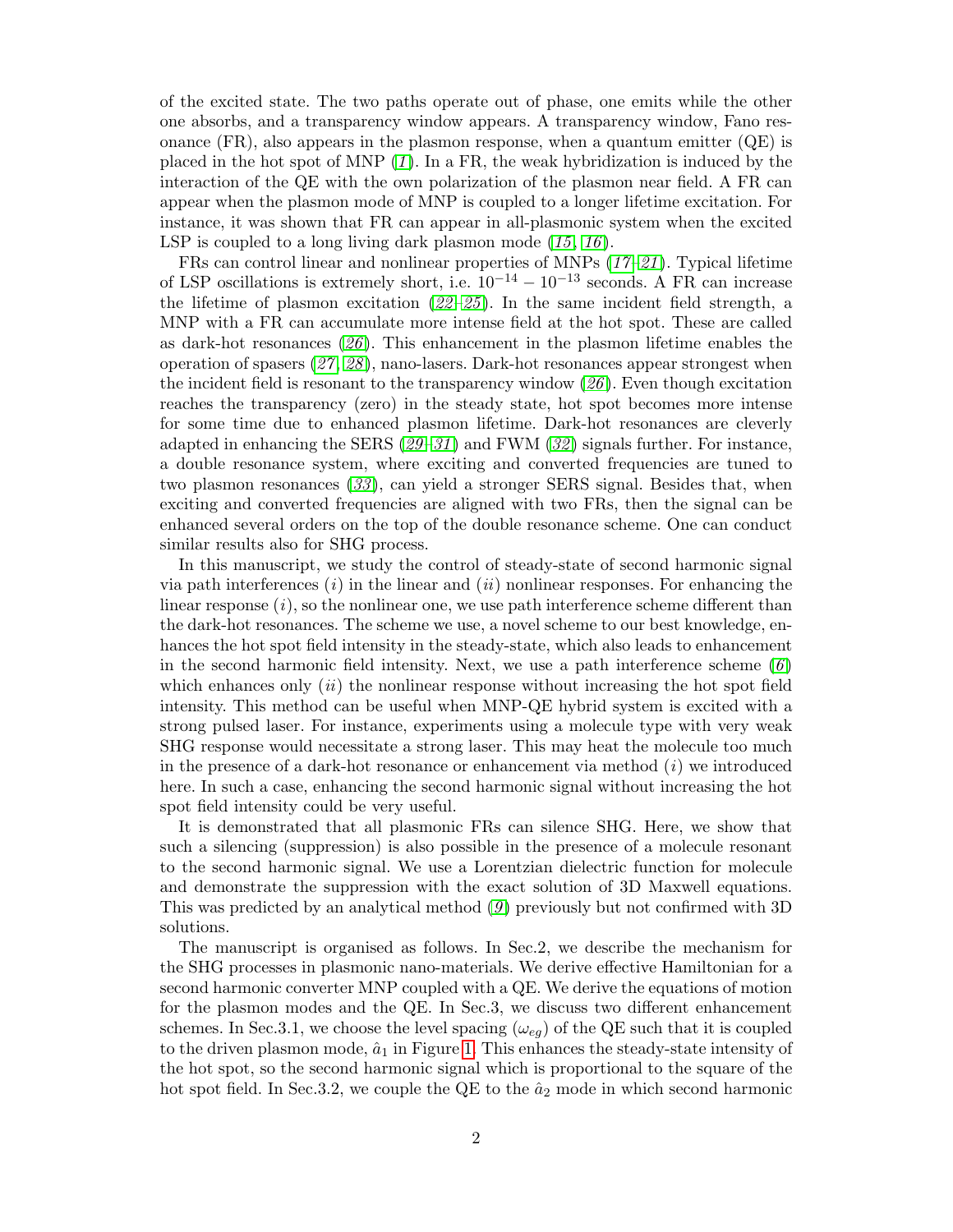

<span id="page-2-0"></span>**Figure 1.** Left. Schematic description of the two plasmon modes,  $\hat{a}_1$  and  $\hat{a}_2$  involved in the SHG process ([34](#page-9-10)). Incident field of frequency  $\omega$  excites  $\hat{a}_1$  mode. At the hot spot, two  $\omega$  plasmons combine to yield a single  $2\omega$ plasmon in the  $\hat{a}_2$  mode. SHG process takes place in between plasmons ([34](#page-9-10)) since the overlap integral in Eq.[\(1\)](#page-2-1) becomes largest for both  $\omega$  and  $2\omega$  are localized. Right. A QE of level spacing  $\omega_{eg}$  can be chosen to couple either (i)  $\hat{a}_1$  mode,  $\omega_{eg} \sim \Omega_1$  or (ii) to  $\hat{a}_2$  mode,  $\omega_{eg} \sim \Omega_2$ . Different path interference schemes result in the two cases, see Figure [2](#page-5-0) and Figure [3.](#page-6-0)

oscillations take place. This enhances the second harmonic signal without altering the hot spot field intensity of the driven  $\hat{a}_1$  mode. Sec.4 contains our conclusions.

### 2. Dynamics of the system

In this section, we derive the effective Hamiltonian for a plasmonic second harmonic converter coupled to a QE. Hamiltonian contains two possibilities; QE coupled to (i) driven  $\hat{a}_1$  mode and to the (ii) high energy plasmon mode  $\hat{a}_2$  into which second harmonic oscillations take place. We derive the equations of motion for each case. These equations are the basis on which we discuss how one can gain control over the nonlinear signal with and without modifying linear response.

#### 2.1. Hamiltonian

SHG (frequency doubling) process in a plasmonic nano-material can be described as follows. When plasmonic structure is illuminated with a strong incident laser field  $(\varepsilon_p)$ of frequency  $\omega$ , the plasmon oscillations are excited in the  $\hat{a}_1$  mode. Combination of the two plasmon in the  $\hat{a}_1$  mode yield to create a single plasmon in the  $\hat{a}_2$  mode ([35](#page-9-11)) oscillating as  $e^{-i2\omega t}$ . Second harmonic conversion process takes place between plasmons  $(18, 34, 36)$  $(18, 34, 36)$  $(18, 34, 36)$  $(18, 34, 36)$  $(18, 34, 36)$  $(18, 34, 36)$  $(18, 34, 36)$  since the overlap integral, Eq[.1](#page-2-1) being, attains a large value. The Hamiltonian of this process can be written as

<span id="page-2-1"></span>
$$
\hat{H}_{sh} = \left\{ \int d^3 r \chi_2(\mathbf{r}) E_2^*(\mathbf{r}) E_1^2(\mathbf{r}) \right\} \hat{a}_2^\dagger \hat{a}_1 \hat{a}_1 + hc. \tag{1}
$$

The integral in the parenthesis,  $\chi^{(2)} = \int d^3r \chi_2(\mathbf{r}) E_2^*(\mathbf{r}) E_1^2(\mathbf{r})$ , is the overlap integral. It  $(i)$  determines the strength of the SHG process,  $(ii)$  demonstrates us why second harmonic conversion takes place between plasmon of different frequencies and *(iii)* gives the selection rules for SHG process. Why SHG is not observed in the far-field for a centro-symmetric plasmonic nano-structure can be observed from this overlap integral  $\chi^{(2)}$  ([37](#page-9-13)). When a QE couples to one of the hot spots of the MNP, it strongly interacts with that mode. Small decay rate of QE creates a weak hybridization, in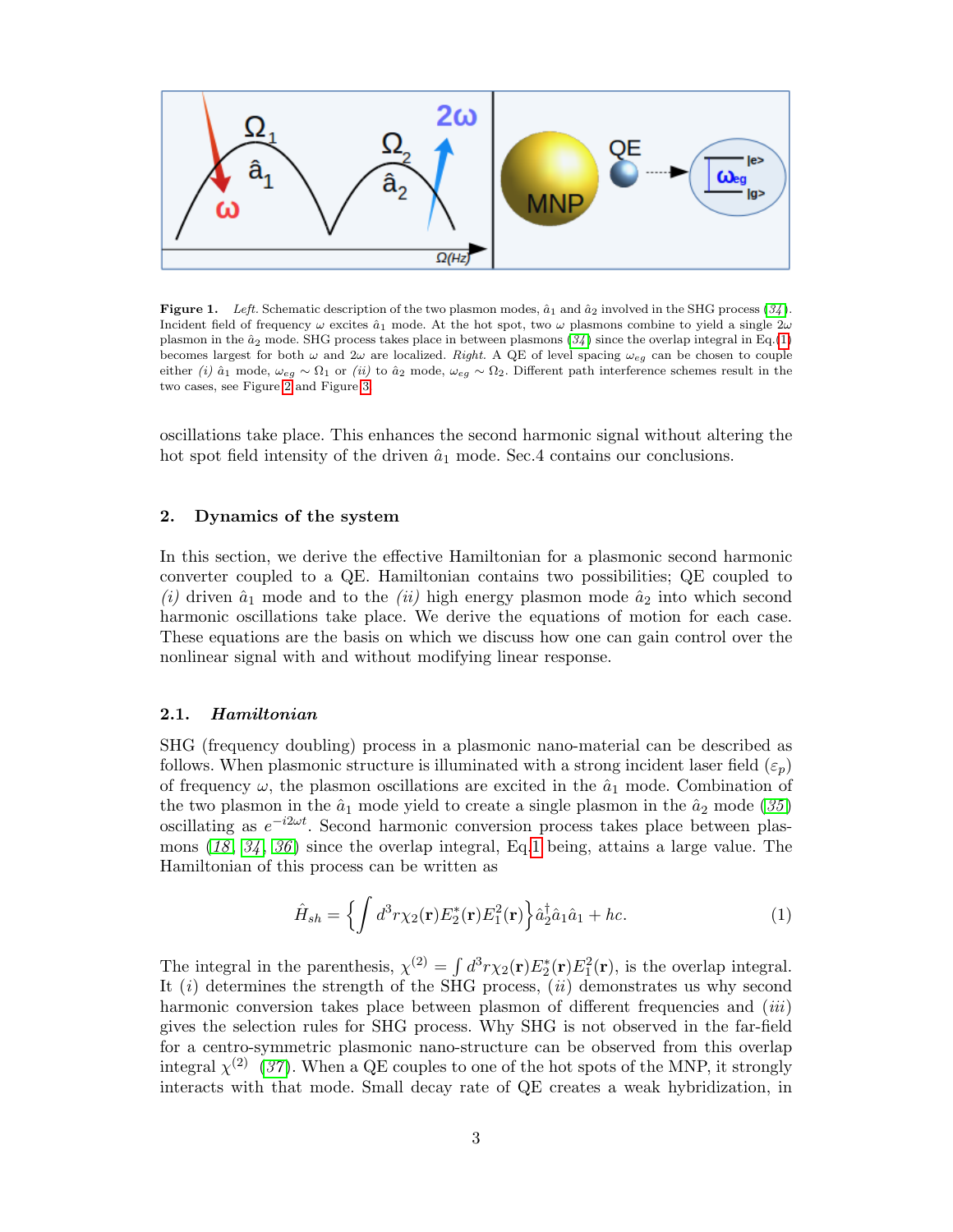which two or more absorption/emission paths come into play. Depending on the level spacing ( $\omega_{eq}$ ) of the QE, it is possible to introduce different interference schemes.

The Hamiltonian of the system can be written as the sum of the energy of the plasmon oscillations  $(\Omega_1, \Omega_2)$ , quantum emitter  $(\omega_{eq})$  and the energy transferred by the pump source  $(\omega)$ 

$$
\hat{H}_0 = \hbar\Omega_1 \hat{a}_1^{\dagger} \hat{a}_1 + \hbar\Omega_2 \hat{a}_2^{\dagger} \hat{a}_2 + \hbar\omega_{eg} |e\rangle\langle e| \tag{2}
$$

$$
\hat{H}_P = i\hbar(\varepsilon_p \hat{a}_1^\dagger e^{-iwt} - h.c) \tag{3}
$$

as well as the SHG process  $\hat{H}_{sh}$  as defined in Eq.[\(1\)](#page-2-1) and the interaction of the QE with the plasmon-polariton modes  $\hat{H}_{int}$ .

$$
\hat{H}_{sh} = \hbar \chi^{(2)} (\hat{a}_2^{\dagger} \hat{a}_1 \hat{a}_1 + \hat{a}_1^{\dagger} \hat{a}_1^{\dagger} \hat{a}_2) \tag{4}
$$

$$
\hat{H}_{int} = \hbar (f_1 \hat{a}_1^{\dagger} + f_2 \hat{a}_2^{\dagger}) |g\rangle \langle e| + h.c \tag{5}
$$

Here the parameters  $f_1$  and  $f_2$ , in units of frequency, are the coupling strengths of the linear and second harmonic responses of the MNP to the QE respectively.  $\chi^{(2)}$  is the overlap integral defined in Eq.[\(1\)](#page-2-1) and  $|q\rangle$  ( $|e\rangle$ ) is the ground (excited) state of the QE.

## 2.2. Equations of motion

The equations of the motion of the system can be derived by using Heisenberg equations (e.g.  $i\hbar\hat{a}_i = [\hat{a}_i, \hat{H}]$ ). In this work, we are not interested in the quantum optical features of the modes. We replace the operators  $\hat{a}_i$  and  $\hat{\rho}_{ij} = |i\rangle\langle j|$  with complex numbers  $\alpha_i$  and  $\rho_{ij}$  ([38](#page-9-14)) respectively and equations of the motion for the plasmon amplitudes and density matrix elements, respectively, can be obtained as

<span id="page-3-3"></span><span id="page-3-1"></span><span id="page-3-0"></span>
$$
\dot{\alpha}_1 = -(i\Omega_1 + \gamma_1)\alpha_1 - i2\chi^{(2)}\alpha_1^*\alpha_2 - if_1\rho_{ge} + \varepsilon_p e^{-iwt},\tag{6a}
$$

$$
\dot{\alpha}_2 = -(i\Omega_2 + \gamma_2)\alpha_2 - i\chi^{(2)}\alpha_1^2 - if_2\tilde{\rho}_{ge},\tag{6b}
$$

$$
\dot{\rho}_{ge} = -(i\omega_{eg} + \gamma_{eg})\rho_{ge} + i(f_1\alpha_1 + f_2\alpha_2)(\rho_{ee} - \rho_{gg}),
$$
\n(6c)

$$
\dot{\rho}_{ee} = -\gamma_{ee}\rho_{ee} + i\{(f_1\alpha_1^* + f_2\alpha_2^*)\rho_{ge} - c.c\},\tag{6d}
$$

where  $\gamma_{1,2}$  and  $\gamma_{ee}$  are the damping rates of plasmon modes and quantum emitter, respectively. The conservation of probability  $\rho_{ee} + \rho_{gg} = 1$  and population inversion  $y = \rho_{ee} - \rho_{gg}$  with the off-diagonal decay rate of the QE  $\gamma_{ge} = \gamma_{ee}/2$  accompanies Eqs.[\(6a](#page-3-0)[-6d\)](#page-3-1).

In the steady state, the two plasmon mode amplitudes and the diagonal density matrix elements can be written as

<span id="page-3-2"></span>
$$
\alpha_1(t) = \tilde{\alpha}_1 e^{-i\omega t}, \qquad \alpha_2(t) = \tilde{\alpha}_2 e^{-i2\omega t}, \qquad \rho_{ee}(t) = \tilde{\rho}_{ee}, \qquad \rho_{gg}(t) = \tilde{\rho}_{gg}. \tag{7}
$$

The off-diagonal density matrix element  $\rho_{ge}(t)$  determines the electric polarization of the QE. Its steady-state oscillations take the form  $\rho_{ge}(t) = \tilde{\rho}_{ge}e^{-i\omega t}$  and  $\rho_{ge}(t) =$  $\tilde{\rho}_{ge}e^{-i2\omega t}$  when QE is coupled to  $\alpha_1$  mode and  $\alpha_2$  mode respectively. Although, we present our results with the numerical time evolutions of Eqs.[\(6a-](#page-3-0)[6d\)](#page-3-1) in Figure [2](#page-5-0) and Figure [3,](#page-6-0) we study the steady-state carefully in order to gain understanding over different interference schemes.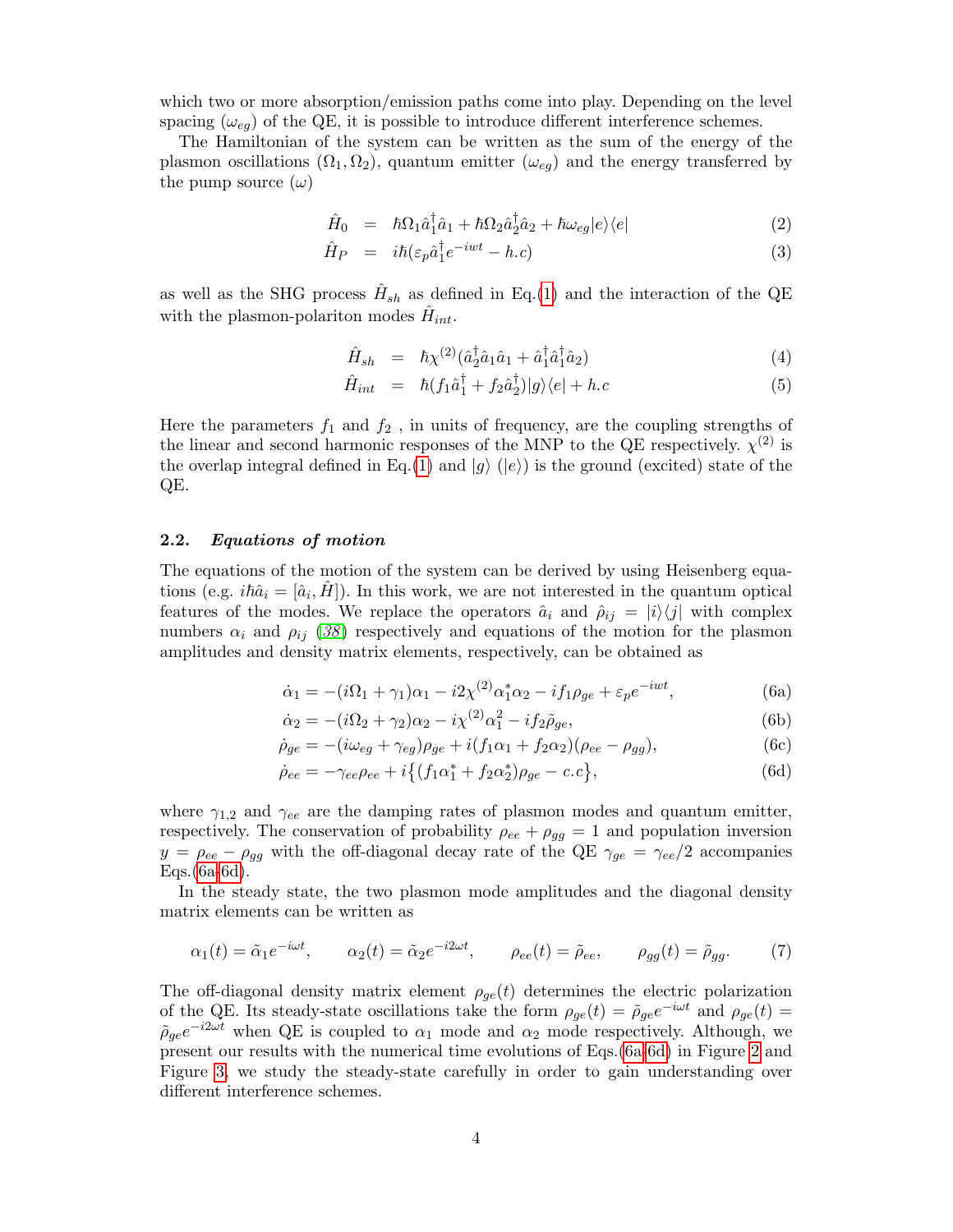#### 3. Enhancement and suppression

In this section, we examine the second harmonic response of the plasmonic nanostructure coupled to a QE. The relative enhancement factor (EF) for each mode is defined in the presence and absence of a QE as

<span id="page-4-1"></span>
$$
EF_{\tilde{\alpha}_1} = \frac{|\tilde{\alpha}_1(f_i \neq 0)|^2}{|\tilde{\alpha}_1(f_i = 0)|^2}, \qquad EF_{\tilde{\alpha}_2} = \frac{|\tilde{\alpha}_2(f_i \neq 0)|^2}{|\tilde{\alpha}_2(f_i = 0)|^2}, \qquad i = 1, 2.
$$
 (8)

We aim to control the amplitudes of both linear and nonlinear fields. In order to do that, we use a basic model and obtain the steady-state amplitudes for the generated second harmonic plasmons. From a single equation we demonstrate the origin of enhancement and suppression. We compare two different cases for the level spacing of the QE close to the  $(i)$  linear and  $(ii)$  second harmonic frequency oscillations. We show that in either case enhancement and suppression of the SHG process is possible. In the first case both enhancement and suppression in the second harmonic field is proportional to square of the linear field. In the latter case, however, the enhancement can be obtained *silently* i.e without modifying hot spot field intensity of  $\alpha_1$  mode. Then, we compare the predictions of our model in suppression phenomena with 3-dimensional FDTD simulations. We confirm that suppression of the SHG process is observed in the predicted spectral position.

#### 3.1. Coupling quantum emitter to  $\alpha_1$  mode

Illumination of MNPs with an electromagnetic field of frequency  $\omega$  results in strong field enhancement in the vicinity of the MNPs. By placing QE into these regions, further enhancement in the hot spot field intensities, due to linear Fano resonances, can be obtained. In this part, we show that hot spot field intensity can be enhanced not only in the initial times, but also in the steady-state when a QE is coupled to driven mode of the MNP. We also demonstrate the cosequences of this process in the nonlinear response.

The enhancement and suppression of the second harmonic field intensity is possible by enhancing the linear response. When a  $QE$  is couple to  $\alpha_1$  mode, path interference effects take place for the linear field intensity. Since we are examining the coupling of QE to the driven mode, interaction strength between QE and second harmonic response can be neglected (e.g.  $f_2 \approx 0$ ). The source term for off-diagonal density matrix element, however, can be considered as  $\alpha_1$  mode. Inserting  $\rho_{ge} = \tilde{\rho}_{ge} e^{-i\omega t}$  and Eq.[\(7\)](#page-3-2) into Eqs.[\(6a](#page-3-0)[-6d\)](#page-3-1), one can find steady state solution for  $\tilde{\alpha}_1$  and  $\tilde{\alpha}_2$  modes as

<span id="page-4-0"></span>
$$
\tilde{\alpha}_1 = \frac{\varepsilon_p}{\left[i(\Omega_1 - \omega) + \gamma_1\right] - \frac{f_1^2 y}{\left[i(\omega_{eg} - \omega) + \gamma_{eg}\right]}} + f(\chi^{(2)})\tag{9}
$$

$$
\tilde{\alpha}_2 = \frac{-i\chi^{(2)}}{[i(\Omega_2 - 2\omega) + \gamma_2]} \tilde{\alpha}_1^2.
$$
\n(10)

The enhancement of  $\tilde{\alpha}_1$  intensity can be obtained by minimizing the denominator of the Eq.[\(9\)](#page-4-0). When oscillation frequency of the linear response,  $\Omega_1$ , is off-resonant with  $\omega$ , the residual part of the first term can be eliminated by choosing appropriately level spaced  $(\omega_{eg})$  QE and/or tuning interaction strength  $(f_1)$  by adjusting separation between MNP and QE. That is, for the choice of the level spacing,  $\omega_{eg} \simeq \omega - \frac{f_1^2 y}{\Omega_{1y}}$  $\frac{J_1 y}{\Omega_1 - \omega}$ , which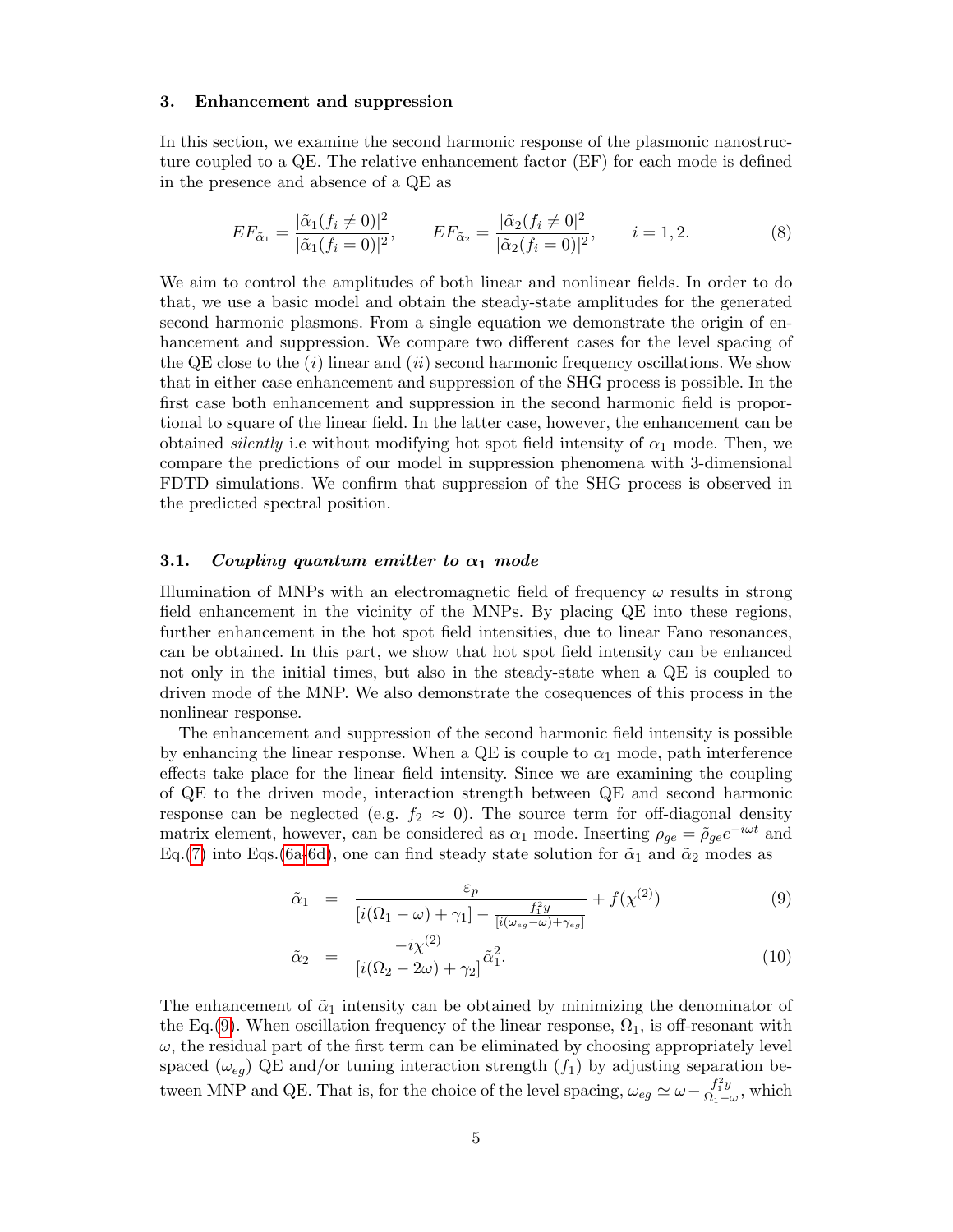cancels imaginary part of the first term, the hot spot field intensity can be enhanced about 30 times. Due to quadratic dependece on  $\tilde{\alpha}_1$  in Eq.[\(10\)](#page-4-0), the enhancement in the second harmonic is approximately square of the linear mode, see Figure [2a](#page-5-0).

When  $\omega = \omega_{eg}$  and  $f_1$  is significant, the second term in the denominator of the Eq.[\(9\)](#page-4-0) becomes  $\tilde{f}_1^2 y/\gamma_{eg}$ . When we scale all the frequencies by the optical drive,  $\omega$ ,  $\gamma_{eg}^{-1}$  becomes very large. In this case, the second term dominates the denominator and results a very small  $\tilde{\alpha}_1$  which yields the observed transparency for linear field and hence for the nonlinear field. This is depicted in Figure [2b](#page-5-0).



<span id="page-5-0"></span>Figure 2. (a) Enhancement and (b) suppression of the second harmonic (blue-dotted) and linear (red-straight) field intensities for  $\Omega_1 = 0.8\omega$  when QE coupled to  $\tilde{\alpha}_1$  mode, obtained from time evolution of Eqs.[\(6a\)](#page-3-0)-[\(6d\)](#page-3-1). We use  $\chi^{(2)} = 10^{-5}\omega$ ,  $f_1 = 0.1\omega$ ,  $f_2 = 0$ ,  $\gamma_1 = \gamma_2 = 0.01\omega$  and  $\gamma_{eg} = 10^{-5}\omega$ .

## 3.2. Coupling quantum emitter to  $\alpha_2$  mode

SHG processes can be enhanced and suppressed by constructive and destructive interferences of the frequency conversion paths. If the level spacing of QE is chosen closely to second harmonic frequency  $\omega_{eq} \approx 2\omega$  its interaction with the  $\alpha_2$  mode becomes stronger compared to  $\alpha_1$  mode as it is highly off-resonant from driven mode. In addition, the hot spots of each mode can emerge at different spatial positions. By placing QE at the hot spot of  $\alpha_2$  mode, coupling of QE to the driven mode becomes negligible (i.e.  $f_1 \approx 0$ ). One can observe that steady-state solution for the QE is in the form  $\rho_{ge}(t) = \tilde{\rho}_{ge} e^{-i2\omega t}$  with  $\tilde{\rho}_{ge}$  is a constant in time. Inserting this form into Eq.[\(6c\)](#page-3-3) and using Eq.[\(7\)](#page-3-2), the steady state amplitude for the plasmons in the  $\alpha_2$  mode can be obtained from Eqs.[\(6a-](#page-3-0)[6d\)](#page-3-1) as

<span id="page-5-1"></span>
$$
\tilde{\alpha}_2 = \frac{-i\chi^{(2)}\tilde{\alpha}_1^2}{[i(\Omega_2 - 2\omega) + \gamma_2] - \frac{f_2^2y}{[i(\omega_{eg} - 2\omega) + \gamma_{eg}]} }.
$$
\n(11)

Interpretation of why enhancement and suppression take place in second harmonic field can be done by examining the denominator of the  $Eq.(11)$  $Eq.(11)$ . Here, we demonstrate how second harmonic field can be enhanced without any modification in the linear response,  $\tilde{\alpha}_1$ .

Similar to previous part, the enhancement of  $\tilde{\alpha}_2$  intensity can be obtained by minimizing the denominator of the  $Eq.(11)$  $Eq.(11)$ . That is, for the choice of the level spacing,  $\omega_{eg} \simeq 2\omega - \frac{f_2^2y}{\Omega_2-2}$  $\frac{J_2 y}{\Omega_2 - 2\omega}$ , which cancels imaginary part of the first term, second harmonic field intensity can be enhanced about 1500 times without changing linear hot spot field intensity, see Figure [3a](#page-6-0). The enhancement factor in Figure [3a](#page-6-0) is obtained for the choice of  $\Omega_2 = 1.6\omega$  and the interaction strength  $f_2 = 0.1\omega$ . For a high quality plasmonic nanostructure  $(39)$  $(39)$  $(39)$ , this factor can be even larger.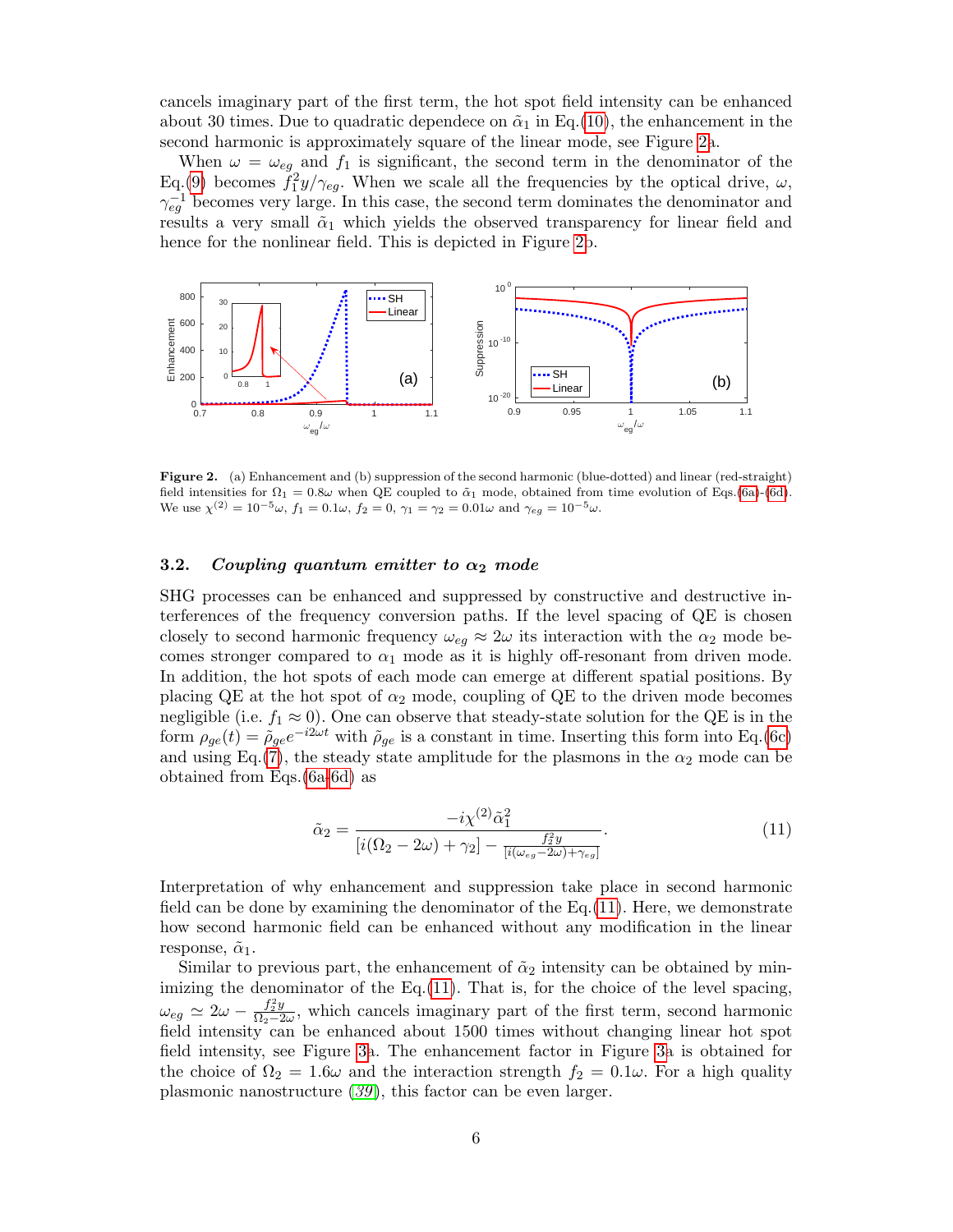

<span id="page-6-0"></span>Figure 3. (a) Enhancement and (b) suppression of the second harmonic (blue-dotted) and linear (red-straight) field intensities when QE coupled to  $\alpha_2$  mode, obtained from time evolution of Eqs.[\(6a\)](#page-3-0)-[\(6d\)](#page-3-1). The QE is chosen to have no SH response. Both enhancement and suppression factors are calculated with using Eq.( [8\)](#page-4-1). The same parameters are used as in Figure [3.](#page-6-0)

The denominator of the Eq.  $(11)$  also demonstrates us the possibility of a SHG suppression effect. We examine the denominator of the last term in the denominator of the Eq.[\(11\)](#page-5-1). When a QE level spacing is chosen close to the second harmonic frequency  $\omega_{eg} \approx 2\omega$ , the last term becomes  $f_2^2y/\gamma_{eg}$ . Typical values for the decay rates of QEs are very small compared to all other frequencies. For example  $\gamma_{eg} \sim 10^{-6} \omega$ for quantum dots ([40](#page-9-16)). With a coupling constant of sufficient strength,  $f_2^2y/\gamma_{eg}$  term dominates the denominator of the  $Eq.(11)$  $Eq.(11)$  and suppression of the second harmonic field emerges, see Figure [3b](#page-6-0). Here, again we do not observe any change in the linear field intensity.

We underline that the results presented in Figure [2](#page-5-0) and Figure [3](#page-6-0) are the exact solutions of Eqs.[\(6a](#page-3-0)[-6d\)](#page-3-1) without any approximation.

We note an important point. For the system parameters we treat as a sample system, (i) enhancement of the linear response, i.e.  $\tilde{\alpha}_1$ , appears rather small, about 30 times. When we compare this with the  $(ii)$  nonlinear Fano resonance method, SHG enhancement from *(ii)* appears larger. However, this observation can change dramatically for using a sample system with different parameters. Enhancement via linear Fano resonances, in general, can be expected to be much larger than the nonlinear Fano resonances. Because SHG enhancement with linear Fano resonance is the square of the linear response, which can be more than two orders of magnitude in other systems.

## 3.3. Comparision of the suppression in 3D simulations

Suppression of the SHG with all-plasmonic Fano resonances was shown in Ref. ([19](#page-8-18) ). In a previous study  $(9)$  $(9)$  $(9)$ , we anticipated the presence of the suppression effect also for a Fano resonance originating from a QE. The method we have used in this work  $(9)$  $(9)$  $(9)$  was a first order approximation for SHG. Here, we use self consistent Maxwell equations also for the SHG process and demonstrate the presence of the anticipated suppression effect with 3D-FDTD simulations.

In Figure [4,](#page-7-0) we compare the predictions of our model for suppression effect with the 3D FDTD simulation in which Maxwells equations can be solved using conventional Yee cell algorithm  $(41)$  $(41)$  $(41)$ . We use nanospheres for MNP and QE as in Figure [1.](#page-2-0) Radii of the gold nanoparticle and QE are 35 nm and 15 nm respectively. We use experimental data for the dielectric function of the gold nanoparticle  $(42)$  $(42)$  $(42)$  with  $\chi^{(2)}$  nonlinearity. We place an auxilary QE in the vicinity of the MNP, which has a Lorentzian dielectric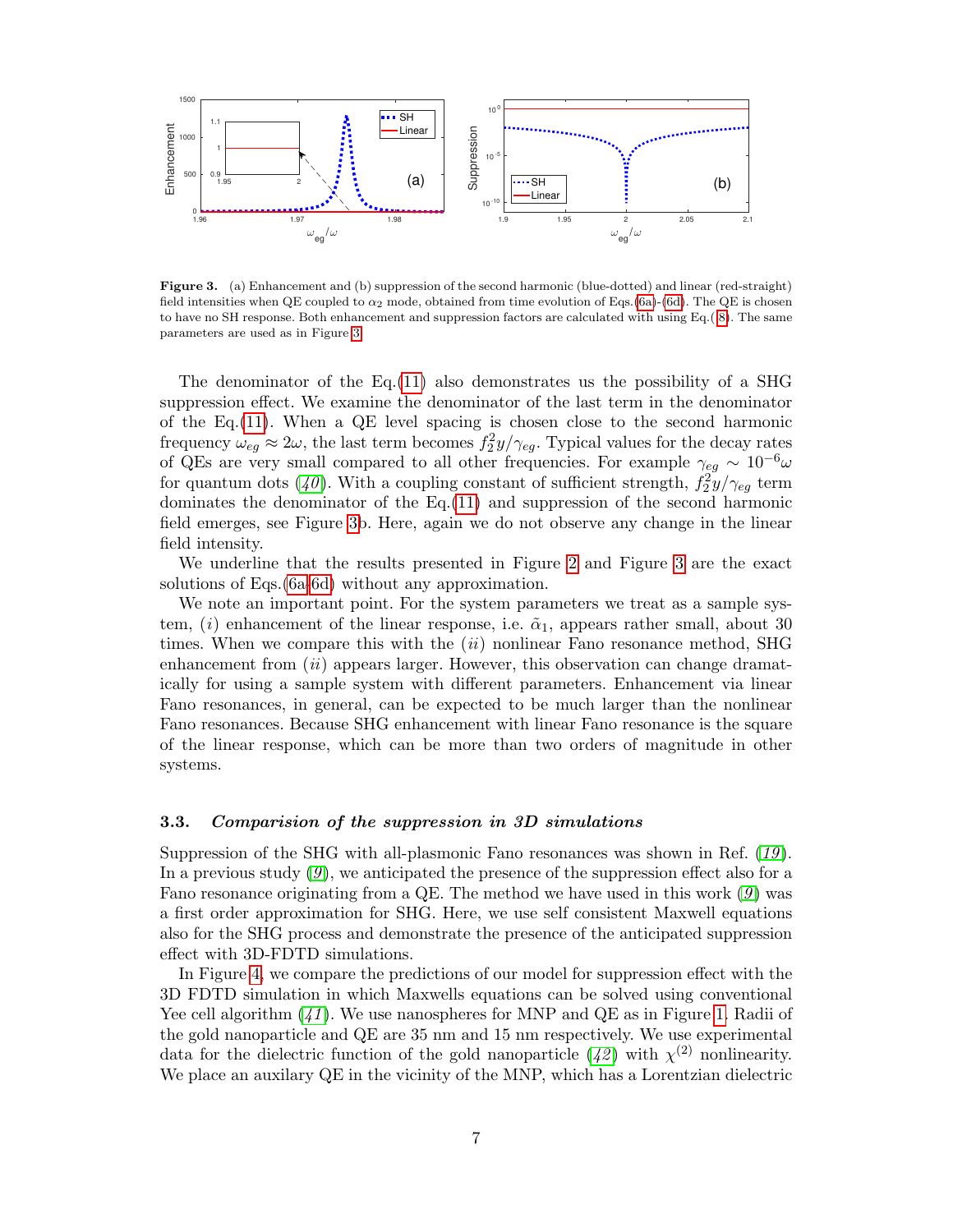

(a) Electric field intensity in the presence (bluestraight) and absence (black-dotted) of QE having a sharp resonance at  $\lambda_{QE} = 530$  nm. The insets magnify the linear (top) and the second harmonic (bottom) field intensity regions.



(b) Electric field intensity in the presence (bluestraight) and absence (black-dotted) of QE having a sharp resonance at  $\lambda_{QE} = 265$  nm. The inset magnifies the second harmonic field intensity region.

<span id="page-7-0"></span>**Figure 4.** Suppression effect when QE is coupled to (a)  $\alpha_1$  and (b)  $\alpha_2$  modes of MNP, obtained from FDTD simulation.

function. The Lorentzian peak is centred around 530 nm for Figure [4a](#page-7-0) and 265 nm for Figure [4b](#page-7-0). Excitation wavelength is  $\lambda_{exc} = 530$  nm with 30 THz bandwidth and amplitude of the source beam is set  $10^6$  V/m to have a strong nonlinear response. In Figure [4a](#page-7-0) driven mode of MNP strongly interacts with QE having a sharp resonance at  $\lambda_{QE} = 530$  nm, suppression emerges in both modes, see insets of Figure [4a](#page-7-0). When a gold-MNP strongly interacts with QE having a sharp resonance at  $\lambda_{QE} = 265$  nm, the suppression in the second harmonic response  $\lambda_{SH}$  emerges without significant change in the linear response, see Figure [4b](#page-7-0). We wanted to be confident about the origin of the dip at 265 nm in Figure [4.](#page-7-0) In order to remove the possibility that dip originates from the absorption induced by QE, we illuminated the sample by a pulse centered at 265 nm and checked if a linear resonance appears. Since we observed that Fano resonance, we became confident that dip does not originate from absorption.

#### 4. Conclusions

We demonstrate that one can gain control over the steady-state second harmonic signal from a plasmonic nano-material via two kinds of Fano resonances. In the first method, with linear Fano resonance, one can increase the hot spot field intensity for the driven field,  $\sim e^{-i\omega t}$ . This also increases the second harmonic signal,  $P_{2\omega} \sim E_{\omega}^2$ . We develop a method for enhancing the steady state linear response of a MNP. This is different than the dark-hot resonances which appear at the transparency window due to plasmon lifetime enhancement. In the second method, with nonlinear Fano resonance, one can gain control over the second harmonic signal without altering the hot spot field intensity for the driven mode. Using the exact solutions of Maxwell equations, we also show that second harmonic signal is suppressed when the QE is tuned to  $\omega_{eg} = 2\omega$ , as predicted ([9](#page-8-8)). This phenomenon has also been observed in all-plasmonic Fano resonances  $(19, 43)$  $(19, 43)$  $(19, 43)$  $(19, 43)$  $(19, 43)$ .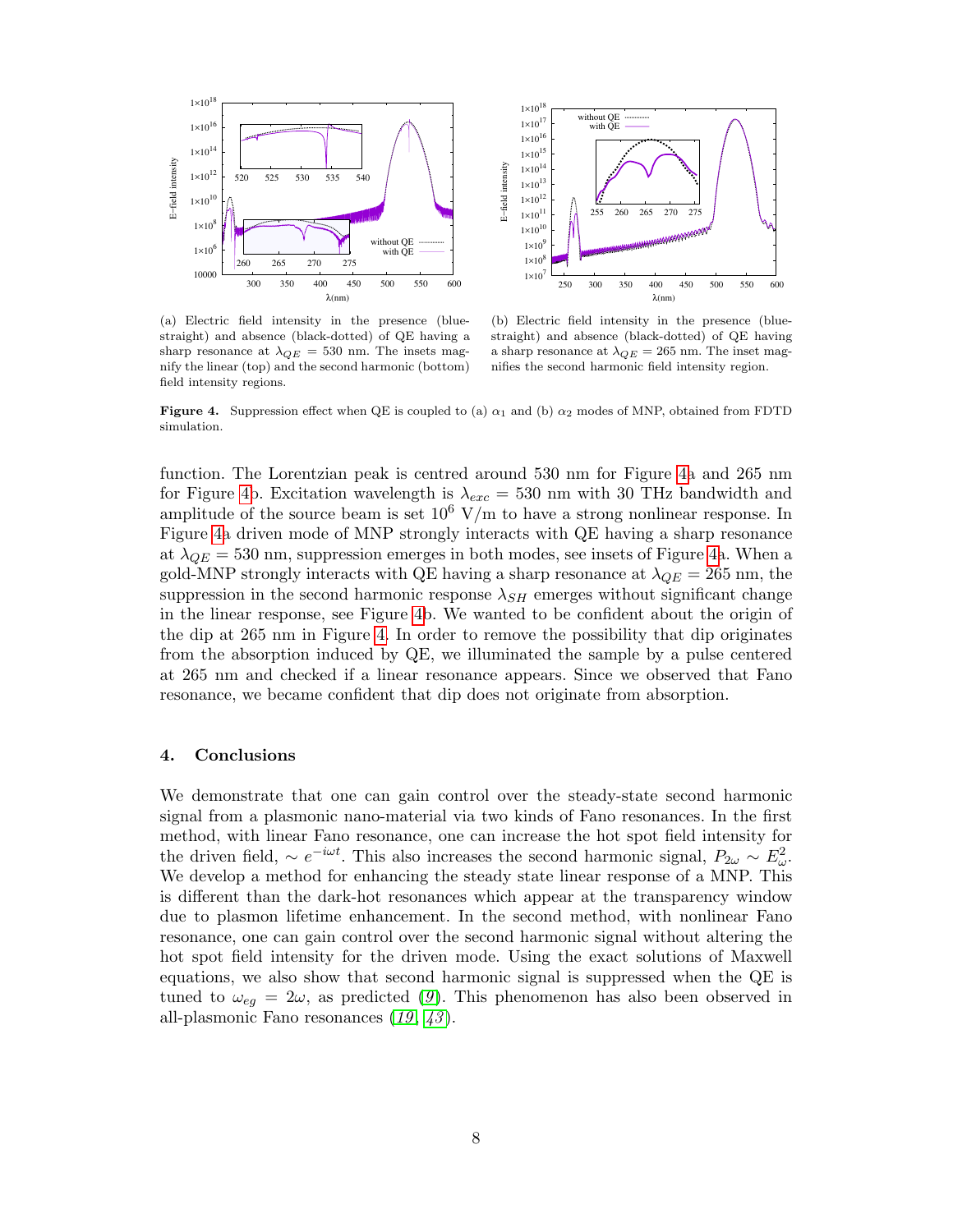## Acknowledgments

MG and MET acknowledges support from TUBITAK Grant No. 117F118.

## References

- <span id="page-8-0"></span>(1) Wu, X., Gray, S.K. and Pelton, M., 2010. Quantum-dot-induced transparency in a nanoscale plasmonic resonator, Optics express, 18(23), pp.23633-23645.
- <span id="page-8-1"></span>(2) Stockman, M.I., 2011. Nanoplasmonics: past, present, and glimpse into future, Optics express, 19(22), pp.22029-22106.
- <span id="page-8-2"></span>(3) Hoppener, C., Lapin, Z.J., Bharadwaj, P. and Novotny, L., Self-similar gold-nanoparticle antennas for a cascaded enhancement of the optical field, Physical Review Letters, 109, 017402 (2012).
- <span id="page-8-3"></span>(4) Yuan, H., Khatua S., Zijlstra, P., Yorulmaz M. and Orrit, M., Thousand-fold Enhancement of Single-Molecule Fluorescence Near a Single Gold Nanorod, Angewandte Chemie International Edition, 52, 1217-1221 (2013)
- <span id="page-8-4"></span>(5) Anger, P., Bharadwaj P. and Novotny, L., Enhancement and quenching of single-molecule fluorescence, Physical Review Letters, 96, 113002 (2006)
- <span id="page-8-5"></span>(6) Postaci, S., Yildiz, B.C., Bek, A. and Tasgin, M.E., 2017. Silent enhancement of SERS with unmodified hot spots, arXiv preprint [arXiv:1709.09230.](http://arxiv.org/abs/1709.09230)
- <span id="page-8-6"></span>(7) Ding S.Y., Yi J., Li J.F., Ren B.,Wu D.Y., Panneerselvam R., Tian Z.Q., Nanostructure based plasmon-enhanced Raman spectroscopy for surface analysis of materials, Nature Reviews Materials, 1, 16021 (2016)
- <span id="page-8-7"></span>(8) Ren M.L., Liu S.Y., Wang B.L., Chen B.Q., Li J., Li Z.Y., Giant enhancement of second harmonic generation by engineering double plasmonic resonances at nanoscale, Optics Express, 22, 28653-28661 (2014)
- <span id="page-8-8"></span>(9) Turkpence D., Akguc G.B., Bek A., Taşgın M.E., *Engineering nonlinear response of nano*materials using Fano resonances, Journal of Optics, 16, 105009 (2014)
- <span id="page-8-9"></span>(10) Poutrina E., Ciraci C., Gauthier D.J., Smith D.R., Enhancing four-wave-mixing processes by nanowire arrays coupled to a gold, Optics Express, 20, 11005-11013 (2012)
- <span id="page-8-10"></span> $(11)$  Singh S.K., Abak M.K., Taşgın M.E., Enhancement of four-wave mixing via interference of multiple plasmonic conversion paths, Physical Review B93, 035410 (2016).
- <span id="page-8-11"></span>(12) Lukyanchuk, B., Zheludev, N.I., Maier, S.A., Halas, N.J., Nordlander, P., Giessen, H. and Chong, C.T., 2010. The Fano resonance in plasmonic nanostructures and metamaterials, Nature materials, 9(9), p.707.
- <span id="page-8-12"></span>(13) Verellen, N., Sonnefraud, Y., Sobhani, H., Hao, F., Moshchalkov, V.V., Dorpe, P.V., Nordlander, P. and Maier, S.A., 2009. Fano resonances in individual coherent plasmonic nanocavities, Nano letters, 9(4), pp.1663-1667.
- <span id="page-8-13"></span>(14) Scully, M.O. and Zubairy, M.S., Quantum optics., Cambridge university press (1997).
- <span id="page-8-14"></span>(15) Tassin P., Zhang L., Koschny T.H., Economou E.N., Soukoulis C.M., Low-loss metamaterials based on classical electromagnetically induced transparency, Physical Review Letters, 102, 053901 (2009)
- <span id="page-8-15"></span>(16) Liu N., Langguth L., Weiss T., Kastel J., Fleischhauer M., Pfau T., Giessen H., Plasmonic analogue of electromagnetically induced transparency at the Drude damping limit, Nature Materials,8 758762 (2009)
- <span id="page-8-16"></span>(17) Butet J., Bachelier G.,Russier-Antoine I., Bertorelle F., Mosset A., Lascoux N., Jonin C., Benichou E., and Brevet P.F., Nonlinear fano profiles in the optical second-harmonic generation from silver nanoparticles, Physical Review B 86, 075430 (2012).
- <span id="page-8-17"></span>(18) Thyagarajan K., Butet J., and Martin O.J.F., Augmenting second harmonic generation using fano resonances in plasmonic systems, Nano letters 13, 1847-1851 (2013).
- <span id="page-8-18"></span>(19) Berthelot J., Bachelier G., Mingxia Song, Padmnabh Rai, Grard Colas Des Francs, Alain Dereux, and Alexandre Bouhelier, *Silencing and enhancement of second-harmonic gen*-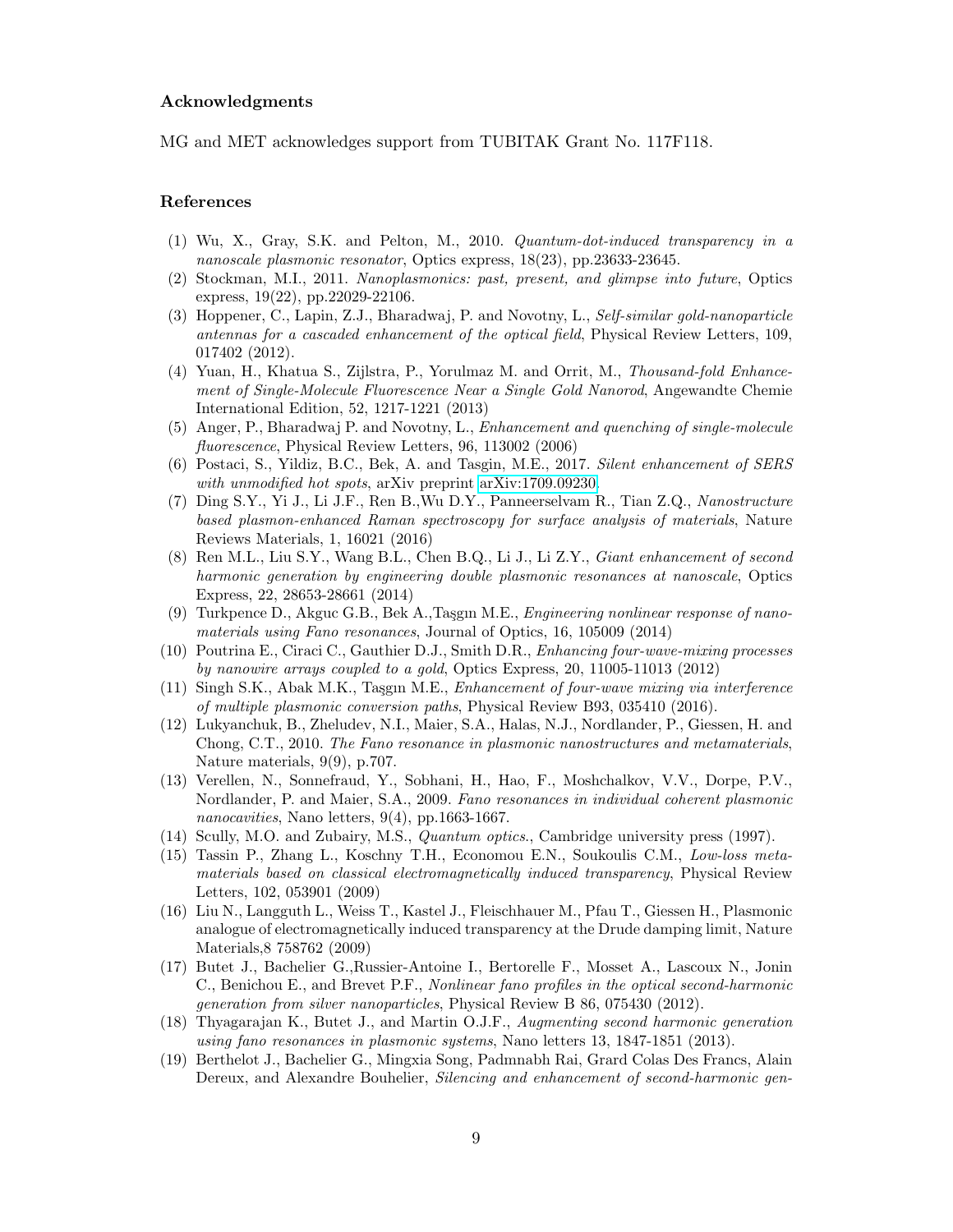eration in optical gap antennas, Optics express 20, 10498-10508 (2012)

- (20) Walsh, G.F. and Negro, L.D., Enhanced second harmonic generation by photonicplasmonic fano-type coupling in nanoplasmonic arrays, Nano letters 13, 3111-3117 (2013).
- <span id="page-9-0"></span>(21) Paspalakis, E., Evangelou, S., Kosionis, S.G. and Terzis, A.F., Strongly modified four-wave mixing in a coupled semiconductor quantum dot-metal nanoparticle system, Journal of Applied Physics 115, 083106 (2014).
- <span id="page-9-1"></span>(22) Sadeghi, S.M., Wing, W.J. and Gutha, R.R., Undamped ultrafast pulsation of plasmonic fields via coherent exciton-plasmon coupling, Nanotechnology, 26 (8),(2015).
- (23) ElKabbash M., Rashed A.R., Kucukoz B., Nguyen Q., Karatay A., Yaglioglu G., Ozbay E., Caglayan H., Strangi G., Ultrafast transient optical loss dynamics in exciton-plasmon nano-assemblies, Nanoscale, 9, 6558-6566 (2017).
- (24) Tasgin M.E., Metal nanoparticle plasmons operating within a quantum lifetime, Nanoscale 5 18 (2013):8616-8624
- <span id="page-9-2"></span>(25) Yıldız Karakul, B.C., Enhancement of plasmonic nonlinear conversion and polarization lifetime via fano resonances, Middle East Technical University, (2017)
- <span id="page-9-3"></span>(26) Stockman, M.I., Nanoscience: Dark-hot resonances, Nature 467, 541-542 (2010).
- <span id="page-9-4"></span>(27) Stockman, M.I., The spaser as a nanoscale quantum generator and ultrafast amplifier, Journal of Optics 12, 024004 (2010).
- <span id="page-9-5"></span>(28) Noginov, M.A., Zhu, G., Belgrave, A.M., Bakker, R., Shalaev, V.M., Narimanov, E.E., Stout, S., Herz, E., Suteewong, T. and Wiesner, U., Demonstration of a spaser-based nanolaser. Nature, 460 7259 (2009).
- <span id="page-9-6"></span>(29) He J., Fan C., Ding P., Zhu S., Liang E., Near fi eld engineering of Fano resonances in a plasmonic assembly for maximizing CARS enhancements, Scientific Reports, 6, 20777 (2016)
- (30) Ye J., Wen F., Sobhani H., Lassiter J.B., Van Dorpe P., Nordlander P., Halas N.J., Plasmonic nanoclusters: near field properties of the Fano resonance interrogated with SERS, Nano Letters, 12, 1660-1667 (2012)
- <span id="page-9-7"></span>(31) Zhang Y., Zhen Y.R., Neumann O., Day J.K., Nordlander P., Halas N.J., Coherent anti-Stokes Raman scattering with single-molecule sensitivity using a plasmonic Fano resonance, Nature Communications, 5, 4424 (2014)
- <span id="page-9-8"></span>(32) Zhang Y., Wen F., Zhen Y.R., Nordlander P., Halas N.J., Coherent Fano resonances in a plasmonic nanocluster enhance optical four-wave mixing, Proceedings of the National Academy of Sciences, 110, 9215-9219 (2013)
- <span id="page-9-9"></span>(33) Chu Y., Banaee M.G., Crozier K.B., Double-resonance plasmon substrates for surface enhanced Raman scattering with enhancement at excitation and stokes frequencies, ACS Nano, 4, 2804-2810 (2010)
- <span id="page-9-10"></span>(34) Grosse N.B., Heckmann J., Woggon U., Nonlinear plasmon-photon interaction resolved by k-space spectroscopy, Physical Review Letters, 108, 136802 (2012)
- <span id="page-9-11"></span>(35) M. Finazzi and F. Ciccacci , Plasmon-photon interaction in metal nanoparticles: Secondquantization perturbative approach, Physical Review B86, 035428 (2012)
- <span id="page-9-12"></span>(36) Wunderlich, S. and Peschel, U., Plasmonic enhancement of second harmonic generation on metal coated nanoparticles, Optics Express, 21(16),(2013).
- <span id="page-9-13"></span>(37) Tasgin M.E., Salakhutdinov I., Kendziora D., Abak M.K., Turkpence D., Piantanida L., Fruk L., Lazzarino M., Bek A., Fluorescence excitation by enhanced plasmon upconversion under continuous wave illumination, Photonics and Nanostructures-Fundamentals and Applications, 21, 3243 (2016)
- <span id="page-9-14"></span>(38) Premaratne, Malin and Stockman, Mark I. Theory and technology of SPASERs, Advances in Optics and Photonics 9.1 (2017): 79-128.
- <span id="page-9-15"></span>(39) Min B., Ostby E., Sorger V., Ulin-Avila E., Yang L., Zhang X., Vahala K.,High-Q surfaceplasmon-polariton whispering-gallery microcavity, Nature, 457 (2009)
- <span id="page-9-16"></span>(40) Kosionis, S.G., Terzis, A.F., Sadeghi, S.M. and Paspalakis, E., Optical response of a quantum dot-metal nanoparticle hybrid interacting with a weak probe field, Journal of Physics: Condensed Matter, 25 4 (2012).
- <span id="page-9-17"></span>(41) Yee, K., 1966. Numerical solution of initial boundary value problems involving Maxwell's